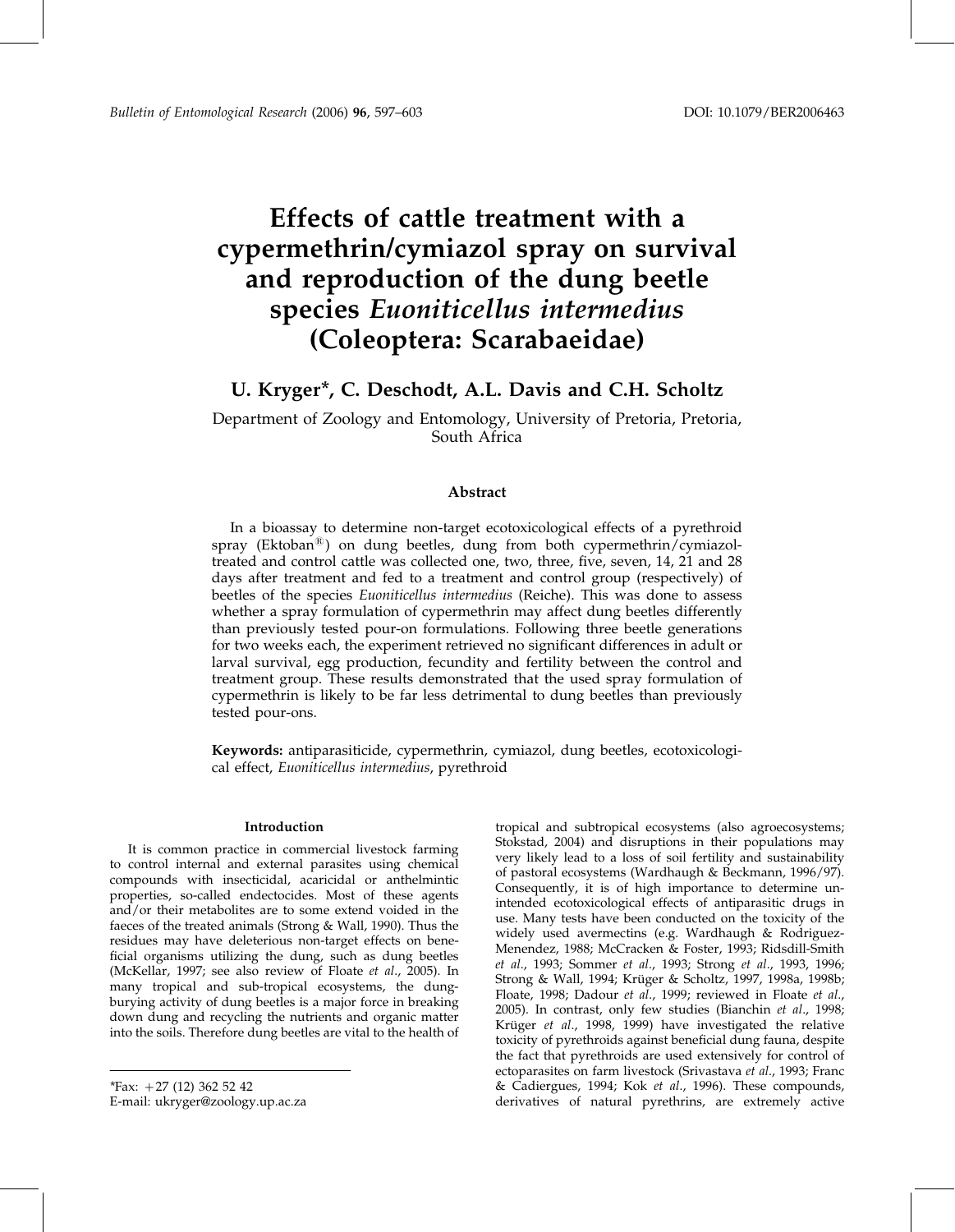against insects and mites, but show low toxicity for birds and mammals (Wardhaugh & Beckmann, 1996/97). So far, no study has tested the effects of a cypermethrin spray formulation, which may have entirely different ecotoxicological effects on dung-dwelling non-target organisms than the tested pour-ons.

The product Ektoban $\mathbb{B}$  is a pyrethroid formulation on the South African market for chemotherapy against ticks, flies, lice and screw-worm on cattle. It comes as an emulsifiable concentrate containing  $175 \text{ g}^{-1}$  cymiazol (amidine) and  $25 \text{ g}1^{-1}$  cypermethrin and is diluted 15 ml per 101 water for plunge dipping or hand spraying.

Chapman (2002) emphasized the importance of choosing test taxa for ecotoxicological assays that are (or are at least similar to) resident taxa and have a high ecological relevance. Euoniticellus intermedius (Reiche) (Coleoptera: Scarabaeidae) is a widely distributed dung beetle species throughout the Afrotropical region (Ferreira, 1968–1969) and an integral part of South African dung beetle communities. The species belongs to the functional group IV (as described by Doube, 1990), the large slow-burying paracoprids. Beetles belonging to this group tunnel and build their nest in the soil beneath the dung pad. Furthermore, this beetle has a wide ecological tolerance (Blume, 1984) and has the capability to vary the nesting strategies with soil type and season (Halffter & Edmonds, 1982). This enables E. intermedius to survive under extreme edaphic and climatic conditions (Rougon & Rougon, 1982). The species has gained further importance by the fact that it was one of the dung beetle species to be successfully introduced into Australia and the USA for the biocontrol of dung-breeding flies and removal of accumulated cattle dung on the surface of pastures (Blume, 1984; Matthiesen et al., 1986). Its importance and ecological profile together with its ease of handling, rearing, and short generation times therefore make E. intermedius the ideal species of dung beetle in laboratory bioassays. The aim of this study was to assess any lethal and/or sublethal ecotoxicological non-target effects that cattle treatment with Ektoban $^{\circledR}$  may have on E. intermedius.

## Materials and methods

A group of five Friesian heifers were hand-sprayed once with cymiazol/cypermethrin (Ektoban<sup>®</sup>) strictly according to the manufacturer's instructions (dose rates: cymiazol 52.5 mg per 50 kg body weight, cypermethrin 7.5 mg per 50 kg body weight) and kept on a paddock at the experimental farm at the University of Pretoria. Simultaneously, another group of five heifers was kept untreated on another paddock 20 m away without any contact with the treated group. The cattle had not been treated with any antiparasitic agent for three months prior to this trial and were maintained on hay, grass, and water ad libitum.

Early in the morning one, two, three, five, seven, 14, 21, and 28 days after treatment, freshly deposited cattle dung was collected from both paddocks. For each collection day and cattle group the dung was thoroughly mixed and then frozen until needed. It was used in the trial within 12 weeks from the collecting date.

Laboratory colonies of the dung beetle species E. intermedius were established by collecting beetles from the field (Parys, Free State Province, South Africa, 26°54'S, 27°35'E) from a farm where no antiparasitic drugs had been used for more than three months prior to the collecting date. The experiments were started with laboratory reared F1 generation offspring from the field-collected beetles. The rearing of the beetles and consecutive breeding experiments were undertaken in an insectary at 27°C, 12 h photoperiod and 60% humidity.

The experimental design was as follows. For each dung collection day, ten pairs (one male and one female each) of unmated ten-day-old E. intermedius from the F1 generation were placed in 1 litre plastic buckets (13.5 cm in diameter, 12.3 cm height) three-quarters filled with moist, sandy soil and closed with a gauze lid. Five pairs were given 250 ml dung from cattle treated with cymiazol/cypermethrin and five pairs were supplied with 250 ml dung from untreated cattle. After four days the beetles were fed with another portion of 250 ml of the respective dung type. After seven days the contents of each bucket were sifted and the number of surviving adult beetles as well as the number of brood balls (each containing a single egg) were counted. The brood balls were transferred into a new bucket with moist sandy soil; the beetle pairs were placed into new buckets with fresh sand and dung and the procedure was repeated for another week. Only the beetles emerging from the brood balls of the second week were used for the second part of the breeding experiment, because brood ball production during the first week of the experiment could have been biased by the control dung fed to the F1 beetles during their maturation (Tyndale-Biscoe et al., 1981).

The second part of the experiment aimed to assess the effect of cymiazol/cypermethrin on the fecundity and fertility of E. *intermedius*. Ten pairs of unmated, ten-day-old beetles belonging to the F2 generation and reared on the respective dung type that their parents had been fed were paired up in buckets with fresh sandy soil. All ten pairs were fed with 250 ml control dung each. The above-described procedure was repeated. Fecundity was then measured via the number of brood balls formed (and thus the number of eggs laid), and fertility was indirectly measured via the number of adult F3 beetles emerging from these brood balls (Southwood, 1978).

The experiment was undertaken in two time-separated sets of five pairs per experimental category, with different field-collected F1 generation stocks and dung from two different groups of treated and untreated cattle.

The data on adult survival, number of brood balls, brood ball viability (larval survival and adult emergence), fecundity and fertility were analysed for pairwise comparisons per dung-sampling day with the non-parametric Mann-Whitney U test (Sokal & Rohlf, 1981) using STATISTIKA<sup>®</sup> (Version 7; Statsoft, Tulsa, Oklahoma) and (after  $log+1$ -transformation and resultant normality of the data) with a two-way ANOVA approach testing for influences of the factors 'day' and 'treatment' using a significance threshold value of P < 0.002 in SIGMASTAT (Version 2.0; SPSS Inc.). Percentage corrected mortality was calculated using Abbott's formula (%mortality =  $\frac{1}{6}$  alive control - % alive treatment/% alive control] $\times$ 100; Abbott, 1925).

#### Results

### Adult survival

The data for adult survival were not normally distributed and included a lot of ties; hence the data was not suitable for analyses with with Mann-Whitney-U test nor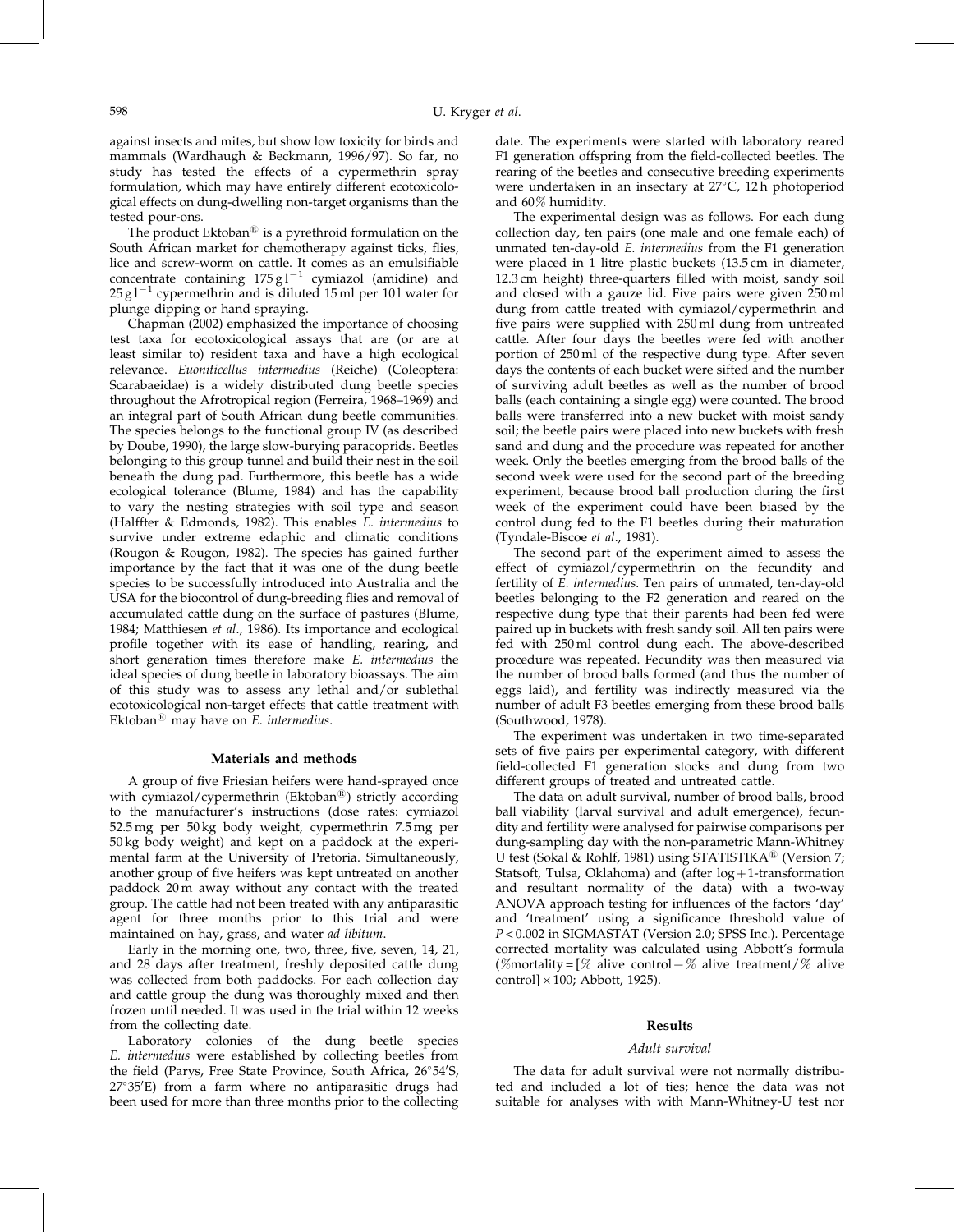| Day |                             |                | Week 1           | Week 2          |          |         |                        |                  |                |          |
|-----|-----------------------------|----------------|------------------|-----------------|----------|---------|------------------------|------------------|----------------|----------|
|     | Ektoban <sup><i>®</i></sup> |                | Control          |                 | $%$ mort |         | $Ektoban^{\mathbb{B}}$ | Control          |                | $%$ mort |
|     | $\it n$                     | $m/25 - 75\%s$ | $\boldsymbol{n}$ | $m/25 - 75\%$ s |          | $\it n$ | $m/25 - 75\%$          | $\boldsymbol{n}$ | $m/25 - 75\%s$ |          |
|     | 10                          | $2/2 - 2$      | 10               | $2/2 - 2$       | 5.00     | 10      | $2/2 - 2$              | 10               | $2/2 - 2$      | 5.26     |
|     | 10                          | $2/2 - 2$      | 10               | $2/2 - 2$       | 0.00     | 10      | $2/2-2$                | 10               | $2/2 - 2$      | $-5.26$  |
|     | 10                          | $2/2 - 2$      | 10               | $2/2 - 2$       | 0.00     | 10      | $2/2-2$                | 10               | $2/1 - 2$      | $-6.25$  |
|     | 10                          | $2/2 - 2$      | 10               | $2/2 - 2$       | $-11.11$ | 10      | $2/2-2$                | 10               | $2/2 - 2$      | $-11.11$ |
|     | 10                          | $2/2 - 2$      | 10               | $2/2 - 2$       | $-11.11$ | 10      | $2/2 - 2$              | 10               | $2/2 - 2$      | $-5.88$  |
| 14  | 10                          | $2/2 - 2$      | 10               | $2/2 - 2$       | 5.00     | 10      | $2/2-2$                | 10               | $2/2 - 2$      | 0.00     |
| 21  | 10                          | $2/2 - 2$      | 10               | $2/2 - 2$       | 5.56     | 10      | $2/2-2$                | 10               | $2/2 - 2$      | 5.88     |
| 28  | 10                          | $2/2 - 2$      | 10               | $2/2 - 2$       | 15.00    | 10      | $2/1-2$                | 10               | $2/2 - 2$      | $-6.25$  |

Table 1. Mean number of adult F1 Euoniticellus intermedius (per pair) surviving seven and 14 days of exposure to dung from cattle treated with  $Ek$ toban $\mathbb{B}$  spray and to control dung.

 $n$ , number of F1 beetle pairs; m, median; 25-75%s, interquartile range. Percentage corrected mortality (% mort) was calculated following Abbott (1925).

Table 2. Mean number of F2 brood balls formed per pair F1 Euoniticellus intermedius with dung from cattle treated with Ektoban<sup>®</sup> spray and control dung.

| Day |                         |                | Week 1  |                | Week 2                 |                |                  |                |  |
|-----|-------------------------|----------------|---------|----------------|------------------------|----------------|------------------|----------------|--|
|     | $Ektoban^{\mathcal{B}}$ |                | Control |                | $Ektoban^{\mathbb{B}}$ |                | Control          |                |  |
|     | $\boldsymbol{n}$        | $m/25 - 75\%s$ | п       | $m/25 - 75\%s$ | п                      | $m/25 - 75\%$  | $\boldsymbol{n}$ | $m/25 - 75\%$  |  |
|     | 10                      | $10.5/8 - 14$  | 10      | $11/4 - 28$    | 10                     | $11.5/7 - 16$  | 10               | $13/10 - 22$   |  |
|     | 10                      | $15/11 - 18$   | 10      | $15/13 - 17$   | 10                     | $11.5/5 - 22$  | 10               | 13.5/10-19     |  |
|     | 10                      | $14/10 - 22$   | 10      | $21/8 - 22$    | 10                     | $19.5/15 - 22$ | 10               | $17/14 - 27$   |  |
|     | 10                      | $14/11-19$     | 9       | $13/5 - 21$    | 10                     | 17.5/14-19     |                  | $7/4 - 9$      |  |
|     | 10                      | $19/15 - 22$   | 9       | $14/12 - 18$   | 10                     | $14.5/12 - 19$ | q                | $9/6 - 16$     |  |
| 14  | 10                      | $12/3 - 14$    | 10      | $13.5/8 - 16$  | 10                     | $17/10 - 21$   | 10               | $15.5/13 - 18$ |  |
| 21  | 10                      | $6/0-13$       | 10      | $9/4 - 17$     | 9                      | $10/6 - 11$    | 10               | $12/11-13$     |  |
| 28  | 10                      | $11/5 - 16$    | 10      | $7.5/5 - 19$   | 9                      | $9/7 - 16$     | 10               | $11/4 - 17$    |  |

 $n$ , number of parental F1 beetle pairs; m, median; 25–75%s, interquartile range.

ANOVA. However, it was obvious from the data themselves (table 1) that the values in the treatment group did not deviate from the values in the control group. Furthermore, neither Mann-Whitney-U tests performed for each single dung-sampling day nor a global two-way ANOVA  $(P=0.661$  for week 1 and  $P=0.568$  for week 2) showed any statistically significant differences in the number of surviving adult F1 beetles between the groups exposed to dung from cymiazol/cypermethrin-treated cattle and the control groups (table 1). Throughout the experiment, the survival rates in treatment and control groups were similarly high. The percentage corrected mortalities were correspondingly low, in several cases even negative (table 1) indicating a higher survival rate in the treatment group than in the control. There was no detectable lethal effect of the cymiazol/cypermethrin spray on adult E. intermedius.

For all the following sections the data were analysed in two separate ways: seeing that the data were not normally distributed we performed non-parametrical Mann-Whitney-U test on pairwise comparisons between control and treated groups for each dung collection day and for both weeks separately. Furthermore, after  $log+1$ -transformation the data were normally distributed and were then subjected to global ANOVA analyses.

# F2 brood ball production

The number of F2 brood balls formed by the F1 generation one and two weeks after cattle treatment did not differ significantly between the treated and control groups (table 2, ANOVA  $P = 0.529$  for week 1 and  $P = 0.7$  for week 2). In some cases the number of brood balls produced was higher in the control group and in some cases the number was higher in the treatment group. There was no notable trend indicating any negative effects due to cymiazol/cypermethrin application. All single day comparisons between treatment and control group were statistically non-significant in both weeks (Mann-Whitney-U test).

# Adult emergence (F2 generation)

For week 1 there was no significant difference in adult emergence of F2 E. intermedius reared on dung from treated cattle and control cattle on any of the post-treatment days (Mann-Whitney-U test, table 3). For week 2, 21 days after cattle treatment, the number of adult F2 beetles emerging was significantly lower in the treatment group than in the control group (U = 10,  $P = 0.02$ ). This occurred very late in the course of the experiment and stands out as an unusual result against the background of otherwise non-significant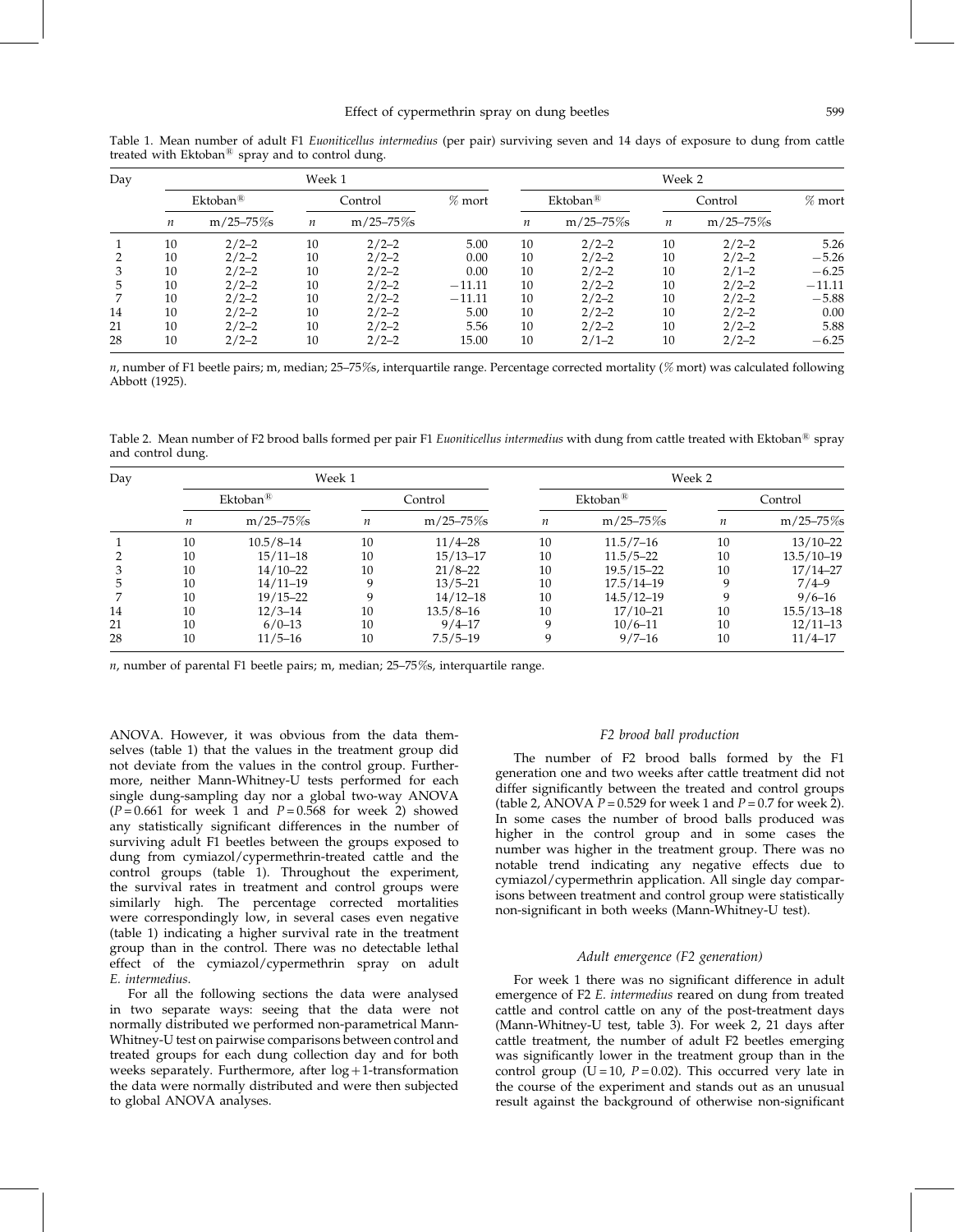| Day | Week 1                 |                |                  |               |                        | Week 2         |         |                  |  |  |
|-----|------------------------|----------------|------------------|---------------|------------------------|----------------|---------|------------------|--|--|
|     | $Ektoban$ <sup>®</sup> |                | Control          |               | $Ektoban^{\mathbb{B}}$ |                | Control |                  |  |  |
|     | $\boldsymbol{n}$       | $m/25 - 75\%s$ | $\boldsymbol{n}$ | $m/25 - 75\%$ | $\boldsymbol{n}$       | $m/25 - 75\%s$ | n       | $m/25 - 75\%s$   |  |  |
|     | 10                     | $5/4 - 9$      | 10               | $8/2 - 15$    | 9                      | $6/3 - 8$      | 10      | $6.5/4 - 14$     |  |  |
|     | 10                     | $11.5/5 - 18$  | 10               | $12/12 - 14$  | 10                     | $6/1-12$       |         | $9/5 - 11$       |  |  |
|     | 10                     | $8.5/1 - 15$   | 10               | $14.5/8 - 17$ | 9                      | $14/6 - 18$    | 10      | $13.5/11 - 17$   |  |  |
|     | 10                     | $7.5/4 - 13$   | q                | $9/5 - 12$    | 10                     | $5.5/4 - 7$    | 8       | $4/1.5 - 7$      |  |  |
|     | 10                     | $10/7 - 16$    | q                | $8/8 - 11$    | 10                     | $8.5/6 - 11$   | 8       | $6.5/3 - 13.5$   |  |  |
| 14  | 10                     | $4/0-9$        | 10               | $6/6 - 12$    | 9                      | $11/9 - 17$    |         | $12/10 - 14$     |  |  |
| 21  | 10                     | $4/0 - 8$      | 10               | $4/0-9$       | 8                      | $7.5/3.5 - 10$ | 8       | $12/8.5 - 14.5*$ |  |  |
| 28  | 10                     | $9.5/4 - 11$   | 10               | $7.5/5 - 13$  | 8                      | $6/4.5 - 15.5$ |         | $11/3 - 12$      |  |  |

Table 3. Mean number of F2 Euoniticellus intermedius emerged from brood balls (per F1 parental pair) formed with dung from cattle treated with Ektoban $\mathbb{R}$  spray and control dung.

 $n$ , number of parental F1 beetle pairs; m, median; 25–75%s, interquartile range. \*P < 0.05; Mann-Whitney-U test.

Table 4. Mean number of F3 brood balls formed per breeding pair F2 Euoniticellus intermedius reared on dung from cattle treated with Ektoban $\mathbb{B}$  spray and control dung.

| Day |                        |                | Week 1           |               | Week 2                 |                |          |                  |  |
|-----|------------------------|----------------|------------------|---------------|------------------------|----------------|----------|------------------|--|
|     | $Ektoban^{\mathbb{R}}$ |                | Control          |               | $Ektoban^{\mathbb{B}}$ |                | Control  |                  |  |
|     | n                      | $m/25 - 75\%s$ | $\boldsymbol{n}$ | $m/25 - 75\%$ | n                      | $m/25 - 75\%s$ | n        | $m/25 - 75\%s$   |  |
|     | 10                     | $14/10-19$     | q                | $14/13 - 26$  | 10                     | $14.5/11 - 20$ | $\Omega$ | $15/0 - 17$      |  |
|     | 9                      | $17/14 - 20$   |                  | $17/3 - 19$   | q                      | $18/3 - 21$    |          | $19/7 - 24$      |  |
|     | 10                     | $13.5/2 - 16$  |                  | $13/11 - 17$  |                        | $6/1 - 16$     |          | $17/11 - 18$     |  |
|     | 6                      | $2.5/0 - 8$    |                  | $11/3 - 12$   | 6                      | $6.5/1 - 15$   |          | $13/6 - 17$      |  |
|     | 10                     | $8/2 - 13$     | 10               | $10/6 - 12$   |                        | $15/13 - 17$   |          | $20/19 - 24*$    |  |
| 14  | 10                     | $11/7 - 20$    | 10               | $14/4 - 19$   | 10                     | $23/17 - 24$   | 10       | $17/12 - 24$     |  |
| 21  | 10                     | $7/0 - 12$     | 10               | $11.5/3 - 17$ | 10                     | $13/5 - 16$    | 10       | $21.5/20 - 24**$ |  |
| 28  | 9                      | $17/0 - 18$    | 9                | $16/13 - 20$  | q                      | $20/0 - 22$    | 9        | $16/11 - 24$     |  |

 $n$ , number of parental F2 beetle pairs; m, median; 25–75%s, interquartile range. \* $P < 0.05$ ; \*\* $P < 0.01$ , Mann-Whitney-U test.

differences. Furthermore, the overall two-way ANOVAs for both week were non-significant ( $P = 0.153$  for week 1 and  $P = 0.177$  for week 2).

# F3 brood ball production (fecundity)

For week 1 the numbers of F3 brood balls constructed by adult F2 E. intermedius did not significantly differ between the control and the treatment group (per sample-day Mann-Whitney-U tests; table 4). In week 2, seven and 21 days after cypermethrin/cymiazol treatment of cattle, the number of F3 brood balls was significantly higher for the control group than for the treatment group (U = 15.5,  $P = 0.03$ ; and U = 14.5,  $P < 0.01$ ). Furthermore, in 12 out of 16 cases the control group produced more brood balls than the group on cypermethrin/cymiazol-treated dung. This suggested that cypermethrin/cymiazol may have a slight and delayed negative effect on the fecundity of E. intermedius. However, the overall two-way ANOVAs for both weeks did not result in any significant differences due to the treatment  $(P = 0.106$  for week 1 and  $P = 0.058$  for week 2).

### F3 broodball emergence (fertility)

Neither in week 1 nor in week 2 were there any significant differences in the number of emerged adult F3 beetles on any post-treatment day (Mann-Whitney-U tests; table 5). The mean numbers of emerged adults were almost always higher in the control group. However, the overall

two-way ANOVAs for both weeks did not result in any significant differences due to the treatment  $(P = 0.110)$  for week 1 and  $P = 0.148$  for week 2). Therefore, any possible negative effect of cypermethrin/cymiazol treatment of cattle on the fertility of E. intermedius would only be slight and non-significant.

As was the case for all previously mentioned two-way ANOVA tests for brood ball production and emergence, the difference in the mean values among the different levels of day (dung-sampling day: 1, 2, 3, 5, 7, 14, 21, and 28 days after cattle treatment) was greater than would be expected by chance after allowing for effects of differences in treatment (cypermethrin/cymiazol-sprayed or control cattle). However, in all cases the effect of different levels of day did not depend on what level of treatment was present; there was no statistically significant interaction between day and treatment.

# Discussion

Under laboratory conditions, the cypermethrin/cymiazol spray formulation Ektoban<sup>®</sup> proved to be without notable ecotoxicological effect on adult survival of the dung beetle E. intermedius for over two weeks of exposure to experimental dung. This is in contrast to reports of lethal effects of cattle treatment with other pyrethroid formulations. For instance the deltamethrin pour-on  $Arrest^{\circledR}$  was lethal to adult dung beetles of the species Onthophagus binodis Thunberg for up to one week after treatment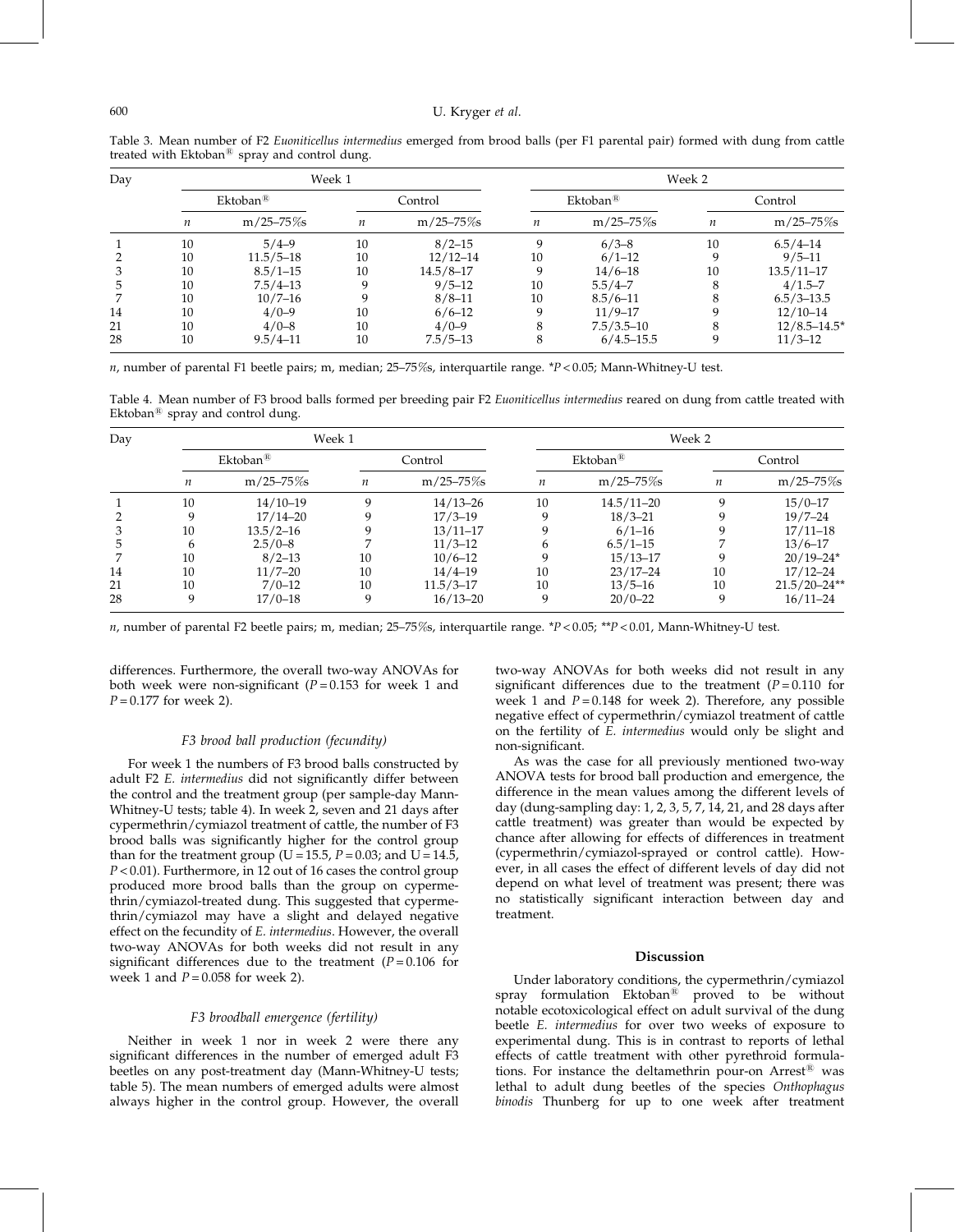| Day |                        |                | Week 1  |                | Week 2      |                |         |                |  |
|-----|------------------------|----------------|---------|----------------|-------------|----------------|---------|----------------|--|
|     | $Ektoban^{\mathbb{B}}$ |                | Control |                | $Ektoban^R$ |                | Control |                |  |
|     | п                      | $m/25 - 75\%s$ | п       | $m/25 - 75\%s$ | п           | $m/25 - 75\%s$ | п       | $m/25 - 75\%s$ |  |
|     | 10                     | $7/4 - 12$     | a       | $7/1 - 11$     | 10          | $7.5/5 - 10$   | Q       | $4/0-9$        |  |
|     | 9                      | $5/3 - 17$     | 9       | $10/2 - 14$    | 9           | $3/0 - 12$     |         | $7/2 - 11$     |  |
|     | 10                     | $3/0-9$        |         | $11/8 - 11$    |             | $2/0 - 6$      |         | $11/8 - 11$    |  |
|     | h                      | $2.5/0 - 4$    |         | $4/1-9$        | h           | $6.5/0 - 8$    |         | $4/1-11$       |  |
|     | 10                     | $4/0-9$        | 10      | $3.5/0 - 5$    |             | $9/4 - 12$     |         | $12/7 - 14$    |  |
| 14  | 10                     | $7/5 - 10$     | 10      | $11.5/3 - 13$  | 10          | $13.5/9 - 18$  | 10      | $14/8 - 18$    |  |
| 21  | 10                     | $3.5/0 - 8$    | 10      | $5.5/2 - 14$   | 10          | $8.5/5 - 10$   | 10      | $11/9-16$      |  |
| 28  | 9                      | $10/0 - 11$    | 9       | $12/10 - 14$   | 9           | $13/0 - 22$    |         | $12/8 - 19$    |  |

Table 5. Mean number F3 Euoniticellus intermedius emerged from brood balls per F2 breeding pair reared on dung from cattle treated with Ektoban<sup>®</sup> spray or control dung.

 $n$ , number of parental F2 beetle pairs; m, median; 25–75%s, interquartile range.

(Wardhaugh et al., 1998). And the deltamethrin pour-on Arrest easy-Dose ${}^{\circledR}$  caused mortality rates in adult Euoniticellus fulvus Goeze of 88–90% for up to four days after treatment (Wardhaugh & Beckmann, 1996/97). Vale et al. (2004) mentioned that the toxicity of different pyrethroids seems to vary, with deltamethrin being more potent than others. Additionally, the test species used (e.g. flies versus beetles) is another confounding factor for toxicity determination. All this may explain the discrepancies in observed mortality rates between the above cited studies and the data presented here.

Bianchin et al. (1992) observed mean mortalities among adult beetles of the species Onthophagus gazella Fabricius ranging from 51–61% for up to three weeks after treatment with various pyrethroid pour-on formulations. Sommer et al. (2001) reported increased larval and adult mortality of the dung fly Neomyia cornicina (Fabricius) (Diptera: Muscidae) due to alpha-cypermethrin treatment of calves. A study by Krüger et al. (1999) found that dung from cypermethrintreated cattle caused mortality rates of 80–100% of adult E. intermedius for two to seven days after treatment. However, the applied dosage of cypermethrin (in the form of Blitzdip®) used by Krüger et al. (1999) was approximately  $10\times$  higher than in the present study (which does not necessarily correspond to a 10-fold increase in the dung concentration of the residue) and the formulations used in the above-mentioned studies were all pour-ons whereas in the presented study cypermethrin was administered as a spray. Both these factors, dosage and administration route, are well known to affect the intensity of any adverse effects (Bianchin et al., 1992); with active ingredients in pour-ons becoming systemic and therefore ending up in the faeces of the treated animals to a higher degree than when the same substances are applied as sprays. This could account for a much weaker or even missing ecotoxicological effect of a cypermethrin spray here in comparison to the strong effects of cypermethrin pour-ons in the literature.

The absence of lethal effects of the cypermethrin/ cymiazol spray Ektoban® on E. intermedius documented here is in agreement with Krüger et al., (1998, 1999) who established that the correct use of flumethrin (also a pyrethroid) appeared to be non-lethal to adult dung beetles. However, Bianchin et al. (1997) reported lethal effects of flumethrin on the dung beetle O. gazella.

Furthermore, based on the data here, cattle treatment with the cypermethrin/cymiazol spray Ektoban $^{\circledR}$  also did

not have any notable sub-lethal effects on E. intermedius in terms of egg production, larval survival, fecundity (as measured by the production of F3 brood balls by F2 adults) and fertility (as measured by the emergence of F3 adult from the F3 brood balls).

In the relevant literature, even in cases where the applied pyrethroid had lethal effects on adult E. intermedius, there were no effects on fecundity or fertility (Krüger *et al.*, 1999). Nonetheless, Wardhaugh et al. (1998) argued that juvenile stages of certain dung beetle species may be more sensitive to pyrethroid residues in dung and they reported a reduction in fecundity of O. binodis due to deltamethrin up to 28 days after treatment. However, this negative effect on fecundity was consistently present from day 1 after treatment and not sporadic and rare as in the case of the present study, where the only significant deviation in F2 adult emergence occurred 21 days after treatment in week 2 of exposure and the only two significant deviations in F3 brood ball production occurred 7 and 21 days after treatment in the second week. Furthermore, in the same study, Wardhaugh et al. (1998) noted that various species of dung beetles may well respond differently to antiparasitic drug residues.

In summary, adult and larval survival, fecundity and fertility of the dung beetle species E. intermedius appeared to be unaffected by exposure to faeces of cypermethrin/ cymiazol-spray-treated cattle.

A survey by Spickett & Fivaz (1992) came to the conclusion that South African dairy and beef farmers in the Eastern Cape Province prefer pyrethroids for tick control, with over 62% of all used acaricides falling into this category. Furthermore, it showed that beef farmers preferred pour-on formulations over dips and sprays (Spickett & Fivaz, 1992). The results of this study in context with previous studies on cypermethrin suggested that the very same pyrethroid may be extremely detrimental to the beneficial dung beetle communities if used as a pour-on formulation, while it may be much more dung beetle friendly if used in a dip or spray application. It thus remains an important task to raise awareness among farmers that while a pyrethroid pour-on may be more convenient and faster in the application, a dip or spray application of the same compound may have the advantage of being environmentally safer towards beneficial dung degrading insects and therefore more supportive of sustainable farming. However, further research into this topic is necessary in order to corroborate this speculation.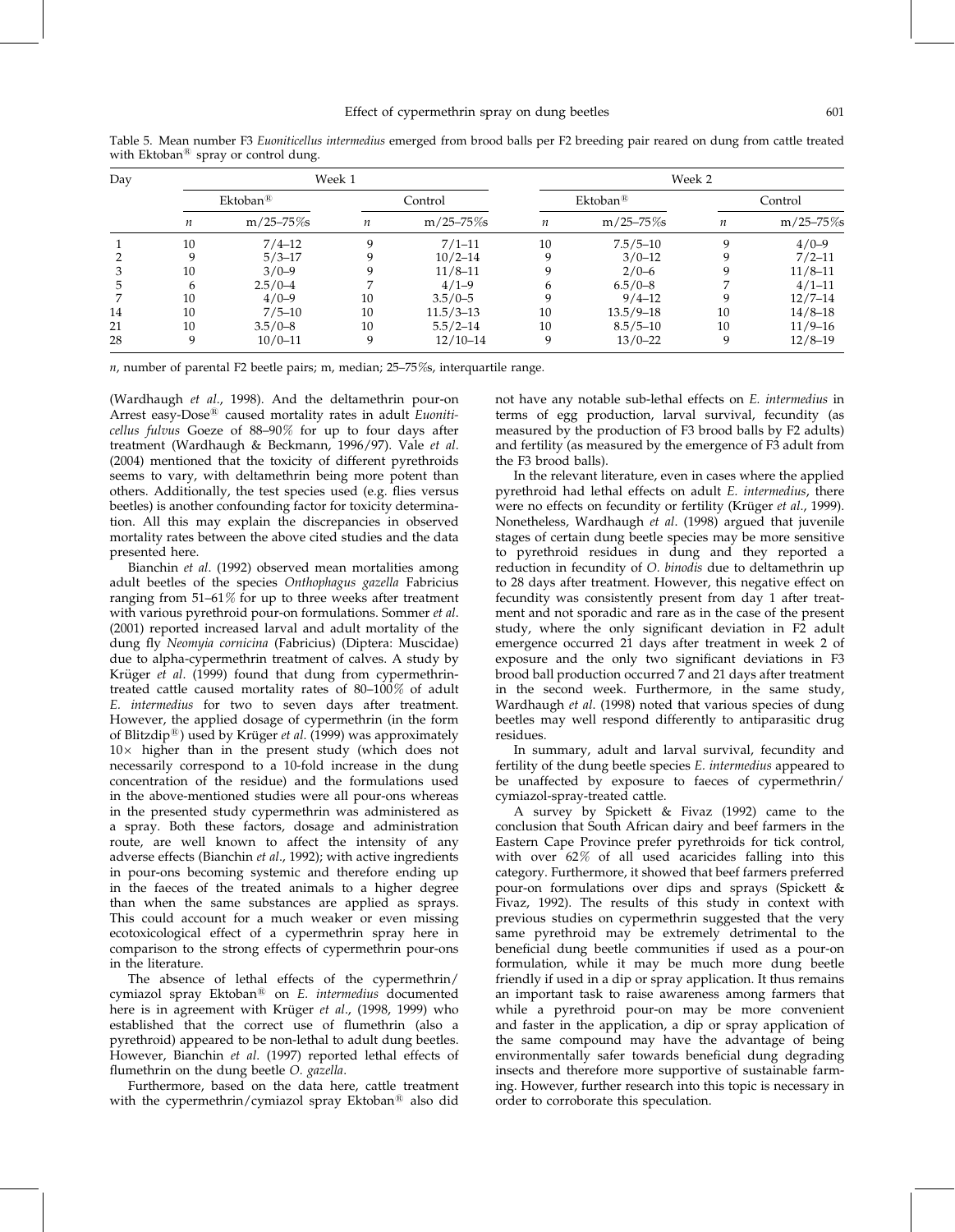## Acknowledgements

The authors thank Dr Barry Hyman and Dr Naeem Bham for technical advice on the correct application of the veterinary parasiticide used. Special thanks to Prof. Peter Holter for his valuable input on the statistical analyses and general comments on the manuscript. Many thanks to three anonymous referees whose suggestions improved this manuscript immensely. This study was financially supported by the NRF (THRIP).

#### References

- Abbott, W.S. (1925) A method of computing the effectiveness of an insecticide. Journal of Economic Entomology 18, 265–267.
- Bianchin, I., Honer, M.R., Gomes A. & Koller, W.W. (1992) Efeito de alguns carrapaticidas/insecticidas sobre Onthophagus gazella. EMBRAPA Communicado Tecnico, Centro Nacional de Pesquisa de Gado de Corte 45, 1–7.
- Bianchin, I., Alves, R.G.O. & Koller, W.W. (1997) Efeito de alguns carrapaticidas/insecticidas de aspersao sobre os adultos de Onthophagus gazella F. Ecosistema 22, 116–119.
- Bianchin, I., Alves, R.G.O. & Koller, W.W. (1998) Effect of pour-on tickicides/insecticides on adults of the African dung beetle Onthophagus gazella Fabr. (Coleoptera: Scarabaeidae). Anais de Sociedade Entomologica do Brasil 27, 275–279.
- Blume, R.R. (1984) Euoniticellus intermedius (Coleoptera: Scarabaeidae): description of adults and immatures and biology of adults. Environmental Entomology 13, 1064–1068.
- Chapman, P.M. (2002) Integrating toxicology and ecology: putting the 'eco' into ecotoxicology. Marine Pollution Bulletin 44, 7–15.
- Dadour, I.R., Cook, D.F. & Neesam, C. (1999) Dispersal of dung containing ivermectin in the field by Onthophagus taurus (Coleoptera: Scarabaeidae). Bulletin of Entomological Research 89, 119–123.
- Doube, B.M. (1990) A functional classification for analysis of the structure of dung beetle assemblages. Ecological Entomology 15, 371–383.
- Ferreira, M.C. (1968–1969) Os escarabideos de Africa (sul do Saara). Revista de Entomologia Moçambique. 11, 5-1088.
- Floate, K.D. (1998) Off-target effects of ivermectin on insects and on dung degradation in southern Alberta, Canada. Bulletin of Entomological Research 88, 25–35.
- Floate, K.D., Wardhaugh, K.G., Boxall, A.B.A., Sherratt, T.N. (2005) Fecal residues of veterinary parasiticides: nontarget effects in the pasture environment. Annual Review of Entomology 50, 153–179.
- Franc, M. & Cadiergues, M.C. (1994) Investigations on the control of flies in grazing cattle: a field trial with deltamethrin as pour-on. Revue de Médecine Vétérinaire 145, 337–342.
- Halffter, G. & Edmonds, W.D. (1982) The nesting behavior of dung beetles (Scarabaeinae): an ecological and evolutive approach. Publ. 10. Instituto de Ecologia, D.F., Mexico.
- Kok, D.J., Fourie, L.J., Loomes, M.D. & Oberem, P.T. (1996) Interbreed differences in the efficacy of 1% deltamethrin pour-on to protect small livestock against infestation with Ixodes rubicundus (Acari: Ixodidae). Veterinary Parasitology 63, 109–117.
- Krüger, K. & Scholtz, C.H. (1997) Lethal and sublethal effects of ivermectin on the dung-breeding beetles Euoniticellus intermedius (Reiche) and Onitis alexis Klug (Coleoptera,

Scarabaeidae). Agriculture, Ecosystems and Environment 61, 123–151.

- Krüger, K. & Scholtz, C.H. (1998a) Changes in the structure of dung insect communities after ivermectin usage in a grassland ecosystem. I. Impact of ivermectin under drought conditions. Acta Oecologica 19, 425–438.
- Krüger, K. & Scholtz, C.H. (1998b) Changes in the structure of dung insect communities after ivermectin usage in a grassland ecosystem. II. Impact of ivermectin under high rainfall conditions. Acta Oecologica 19, 439–451.
- Krüger, K., Scholtz, C.H. & Reinhardt, K. (1998) Effects of the pyrethroid flumethrin on colonization and degradation of cattle dung by adult insects. South African Journal of Science 94, 129–133.
- Krüger, K., Lukhele, O.M. & Scholtz, C.H. (1999) Survival and reproduction of Euoniticellus intermedius (Coleoptera: Scarabaeidae) in dung following application of cypermethrin and flumethrin pour-ons to cattle. Bulletin of Entomological Research 89, 543–548.
- Matthiesen, J.N., Hall, G.P. & Chewing, V.H. (1986) Seasonal abundance of Musca vetustissima Walker and other cattle dung fauna in Central Australia. Journal of the Australian Entomological Society 25, 141–147.
- McCracken, D.I. & Foster, G.N. (1993) The effect of ivermectin on the invertebrate fauna associated with cow dung. Environmental Toxicology and Chemistry 12, 73–84.
- McKellar, Q.A. (1997) Ecotoxicology and residues of anthelmintic compounds. Veterinary Parasitology 72, 413–435.
- Ridsdill-Smith, T.J., Herd, R. & Wardhaugh, K. (1993) Effects of avermectin residues in cattle dung on dung beetle (Coleoptera: Scarabaeidae) reproduction and survival. Veterinary Parasitology 48, 127–137.
- Rougon, D. & Rougon, C. (1982) Nesting strategies of three species of coprophagous Scarabaeinae in the Sahel region of Niger. pp. 147–150 in Halffter, G. & Edmonds, W.D. (Eds) The nesting behavior of dung beetles (Scarabaeinae): an ecological and evolutive approach. Publ. 10. Instituto de Ecologia, D.F., Mexico.
- Sokal, R.R. & Rohlf, F.J. (1981) Biometry. 2nd edn. San Francisco, Freeman and Co.
- Sommer, C., Groenvold, J., Holter, P., Madsen, M. & Nansen, P. (1993) Dung burial activity and development of ivermectin exposed Diastellopalpus quinquedens in a field experiment. Entomologia Experimentalis et Applicata 66, 83–89.
- Sommer, C., Vagn Jensen, K.M. & Jespersen, J.B. (2001) Topical treatment of calves with synthetic pyrethroids: effects on the non-target dung fly Neomyia cornicina (Diptera: Muscidae). Bulletin of Entomological Research 91, 131-137.
- Southwood, T.R.E. (1978) Ecological methods with particular reference to the study of insect populations. 2nd edn. London, Chapman & Hall.
- Spickett, A.M. & Fivaz, B.H. (1992) A survey of cattle tick control practices in the eastern Cape Province of South Africa. Onderstepoort Journal of Veterinary Research 59, 203–210.
- Srivastava, P.S., Samantaray, S., Pathak, P.K., Sinha, S.R.P. & Sinha, A.K. (1993) Efficacy of deltamethrin (Butox) against ixodid ticks of cattle. Indian Veterinary Journal 70, 219–222.
- Stokstad, E. (2004) Loss of dung beetles puts ecosystems in deep doo-doo. Science 305, 1230.
- Strong, L. & Wall, R. (1990) The chemical control of livestock parasites: problems and alternatives. Parasitology Today 6, 291–296.